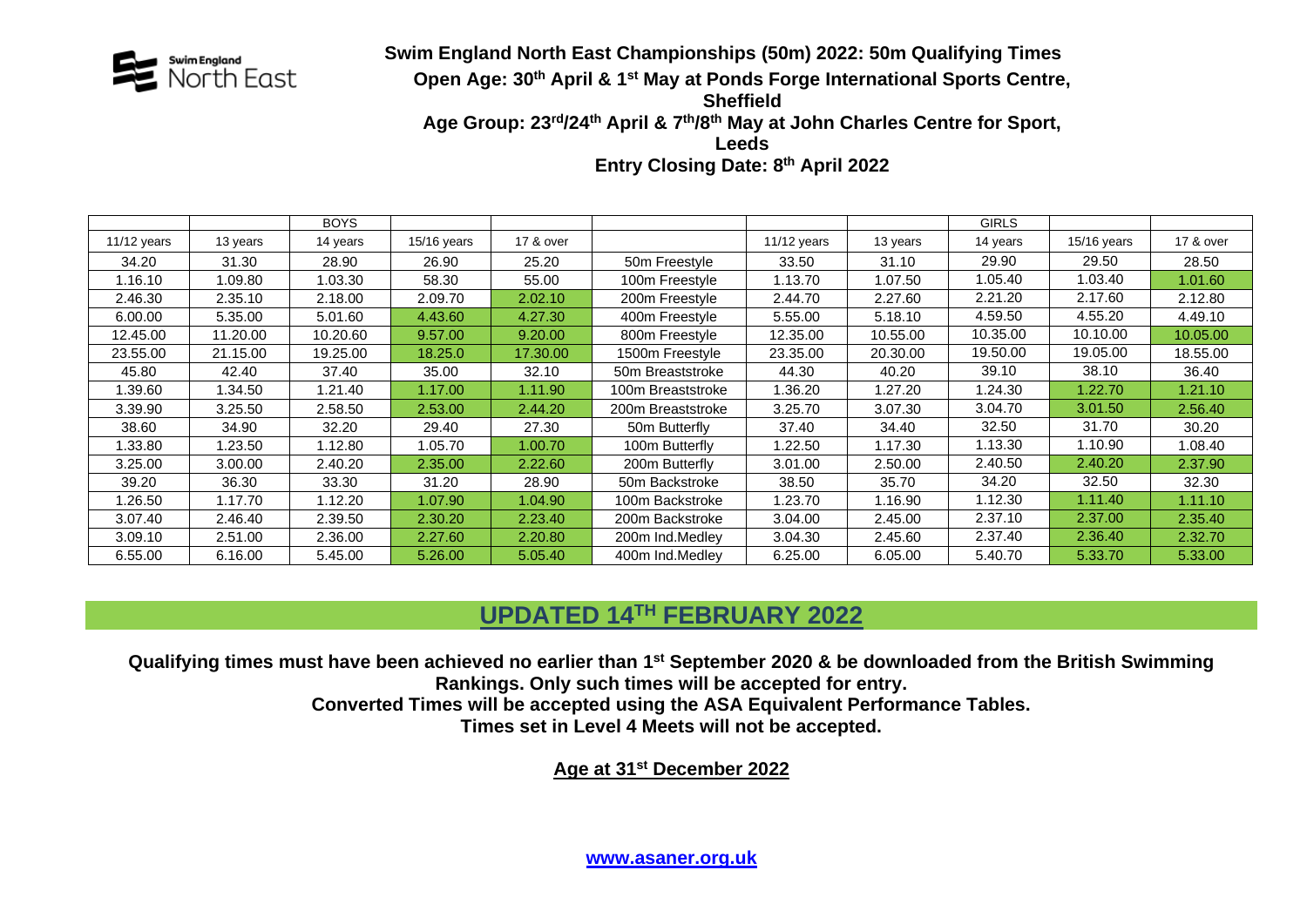

# **Regional Open Championships (50m) 2022 Ponds Forge Sheffield 30th April & 1 st May Entry Closing Date 8 th April 2022**

|                           |                               | Session 1 Saturday 30th April @ 09:00                | Session 3 Sunday 1st May @ 09:00                     |                 |                        |  |
|---------------------------|-------------------------------|------------------------------------------------------|------------------------------------------------------|-----------------|------------------------|--|
| Men                       | 100m                          | Freestyle                                            | Women                                                | 100m            | Freestyle              |  |
| Women                     | 200m                          | Freestyle                                            | Men                                                  | 200m            | Freestyle              |  |
| Men                       | 50 <sub>m</sub>               | <b>Breaststroke</b>                                  | Women                                                | 50 <sub>m</sub> | <b>Breaststroke</b>    |  |
| Women                     | 100m                          | <b>Breaststroke</b>                                  | Men                                                  | 100m            | <b>Breaststroke</b>    |  |
| Men                       | 400m                          | Ind.Medley                                           | Women                                                | 400m            | Ind.Medley             |  |
| Women                     | 100m                          | <b>Butterfly</b>                                     | Men                                                  | 100m            | <b>Butterfly</b>       |  |
| Men                       | 100m                          | <b>Backstroke</b>                                    | Women                                                | 100m            | <b>Backstroke</b>      |  |
| Women                     | 50 <sub>m</sub>               | Freestyle                                            | Men                                                  | 50 <sub>m</sub> | Freestyle              |  |
| Men                       | 200m                          | <b>Butterfly</b>                                     | Women                                                | 200m            | <b>Butterfly</b>       |  |
| Women                     | 200m                          | Ind.Medley                                           | Men                                                  | 200m            | Ind.Medley             |  |
| Men                       | 400m                          | Freestyle                                            | Women                                                | 400m            | Freestyle              |  |
| Women                     | 50 <sub>m</sub>               | <b>Backstroke</b>                                    | Men                                                  | 50 <sub>m</sub> | <b>Backstroke</b>      |  |
| Men                       | 200m                          | <b>Breaststroke</b>                                  | Women                                                | 200m            | <b>Breaststroke</b>    |  |
| Women                     | 200m                          | <b>Backstroke</b>                                    | Men                                                  | 200m            | <b>Backstroke</b>      |  |
| Men                       | 50 <sub>m</sub>               | <b>Butterfly</b>                                     | Women                                                | 50 <sub>m</sub> | <b>Butterfly</b>       |  |
| <b>Girls 14-16</b>        | 4x100m                        | Free Team HDW                                        | <b>Boys 14-16</b>                                    | 4x100           | Free Team HDW          |  |
| 4x100m<br>Girls 17 & over |                               | Free Team HDW                                        | Boys 17 & over 4x100                                 |                 | Free Team HDW          |  |
| <b>Boys 14-16</b>         | 4x100m                        | <b>Medley Team HDW</b>                               | Girls 14-16                                          | 4x100           | <b>Medley Team HDW</b> |  |
| Boys 17 & over            | 4x100m                        | <b>Medley Team HDW</b>                               | Girls 17 & over 4x100                                |                 | <b>Medley Team HDW</b> |  |
| Men/Women                 | 800m                          | Freestyle HDW                                        | Men/Women                                            | 1500m           | Freestyle HDW          |  |
|                           |                               | A comfort break will be inserted into<br>the session | A comfort break will be inserted into<br>the session |                 |                        |  |
|                           | <b>Session 2 Finals @ TBC</b> |                                                      | <b>Session 4 Finals @ TBC</b>                        |                 |                        |  |
| Boys 14-16                | 4x200m                        | Free Team HDW                                        | <b>Girls 14-16</b>                                   | 4x200           | Free Team HDW          |  |
| Boys 17 & over 4x200m     |                               | Free Team HDW                                        | Girls 17 & over 4x200                                |                 | Free Team HDW          |  |

**Team Events are the SENER Qualification for the British Summer Championships**

**SENER Championships: 6 North Grove Crescent, Wetherby, LS22 7PY Tel: 01937 522481 [Email: nerswimmingmanager42asaner.org.uk](mailto:Email:%20SwimBarry42@gmail.com)**